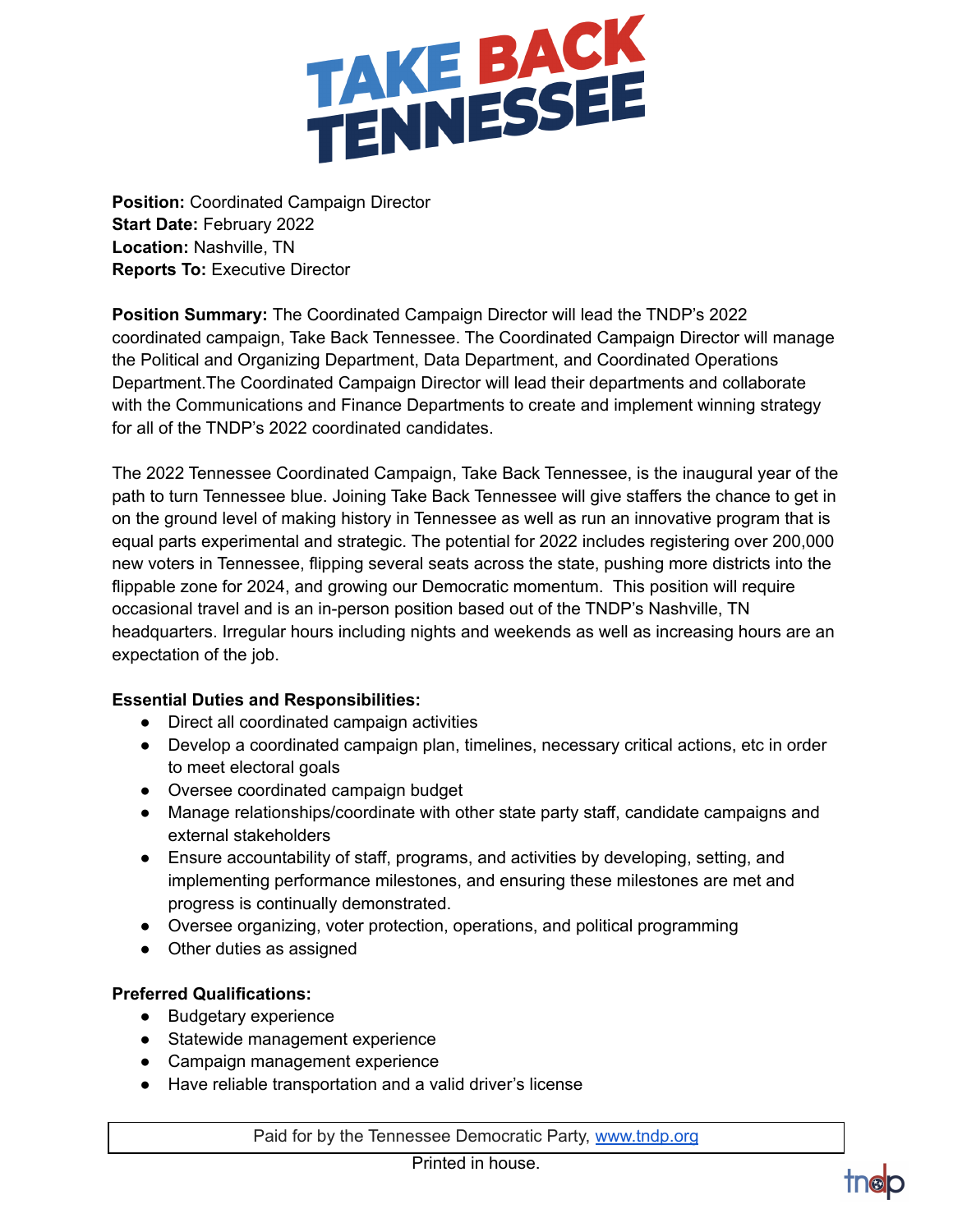

## **Required Qualifications:**

- 5+ years of professional organizing, electoral, or political experience
- 3+ years as a manager in campaigns, organizing, or political
- 2+ years experience on coordinated campaigns preferably in a managerial role
- Experience managing multiple staff and layers of staff
- Experience collaborating with other departments to meet common goals
- Experience working and winning in red-to-blue districts
- Experience organizing in rural, urban, and suburban districts
- Experience collaborating with stakeholders, partners, donors, candidates, and grassroots leaders
- Comfortable with technology and learning new tech systems
- Strong computer skills
- Solutions-oriented, creative, and flexible every day will look different, and it's important to have a positive attitude, be a team player, and find creative solutions
- Excellent written and verbal communication skills
- Ability to communicate clearly and proactively both with staff and with external partners
- Ability to manage multiple projects independently and navigate competing priorities
- Possess a sharp and critical eye for detail
- Resilient, resourceful, and adaptive to priority shifts and change (big and small)
- Have experience working in a fast-paced environment, managing multiple projects at the same time while meeting tight deadlines
- Highly communicative responsive to internal and external requests, emails, and calls, within reason
- Values and prioritizes diversity, equity, and inclusion and enjoys working with people of diverse backgrounds and cultures
- Believes in and lives out the TNDP's and DNC's mission and values

**Salary and Benefits:** This is a full-time, contracted position until November 15, 2022. This position pays \$5,000-\$6,500 per month. Benefits include 100% employer coverage of medical and dental insurance as well as mileage reimbursements and 1 week plus 1 days of PTO gained per month. Staff may not use time off on blackout dates, and applicants are encouraged to inquire about blackout dates and work schedules during the interview process.

**To Apply:** Email a current resume, sample field plan, and writing sample to [jobs@tndp.org.](mailto:jobs@tndp.org) Include the subject line "Coordinated Campaign Director." In the body of the email, tell us your anticipated start date and why you want to come Take Back Tennessee in 3 sentences or less.

The Tennessee Democratic Party (TNDP), is committed to diversity among its staff, and recognizes that its continued success requires the highest commitment to obtaining and retaining a diverse staff that provides the best quality services to supporters and constituents. The TNDP is an equal opportunity employer and it is our policy to recruit, hire, train, promote